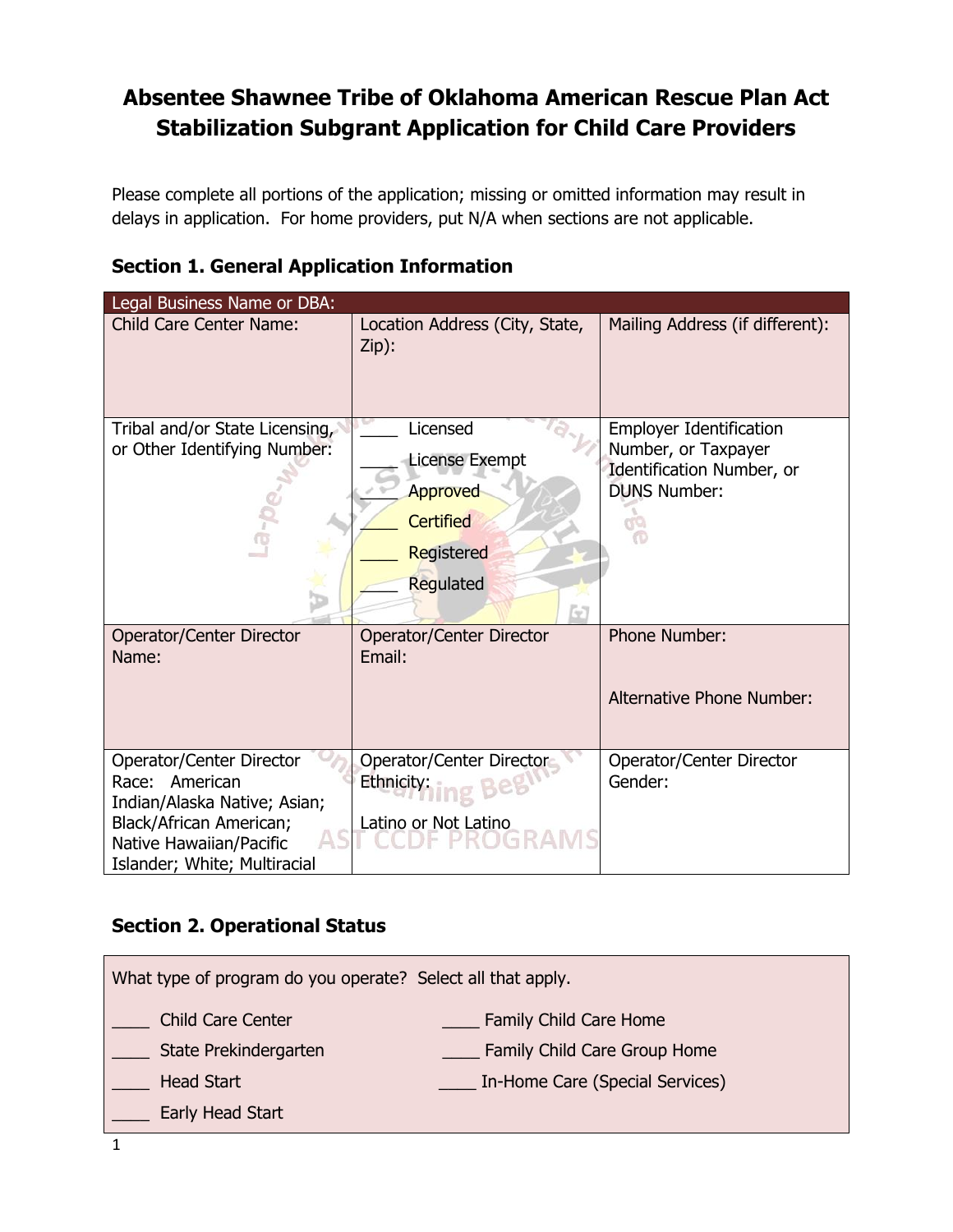| School Age Site (before- or after school care, summer camp, language or culture camp)<br><b>Faith Based</b><br>Other:                                                                                                                                                                               |
|-----------------------------------------------------------------------------------------------------------------------------------------------------------------------------------------------------------------------------------------------------------------------------------------------------|
| Was your program licensed/registered/certified/regulated on or before March 11, 2021?<br>Yes<br>No<br>OR.<br>Does your program meet Child Care and Development Fund health and safety requirements<br>including the completion of comprehensive background checks?<br>Yes<br><b>No</b>              |
| What is the current status of your program?<br>Open<br>Temporarily closed due to public health, financial hardship, or other reasons relating to<br>the coronavirus disease 2019 (COVID-19) public health emergency. Please give details about<br>the temporary closure and planned date to reopen: |

# **Section 3. Child Count Information**

| <b>Section 3. Child Count Information</b>                                                                        |                                                                             |  |  |
|------------------------------------------------------------------------------------------------------------------|-----------------------------------------------------------------------------|--|--|
| What is the maximum licensed, identified or                                                                      | Days of Operation:                                                          |  |  |
| approved capacity of your program?                                                                               | Hours of Operation                                                          |  |  |
| What is your current average enrollment by<br>age?<br>Infant:<br>Toddler:<br>Preschool:<br>School Age:<br>Total: | Of the children enrolled, how many are funded<br>by the following programs? |  |  |
|                                                                                                                  | <b>Tribal CCDF:</b>                                                         |  |  |
|                                                                                                                  | State CCDF:                                                                 |  |  |
|                                                                                                                  | Early Head Start:                                                           |  |  |
|                                                                                                                  | Head Start:                                                                 |  |  |
|                                                                                                                  | State Prekindergarten:                                                      |  |  |
|                                                                                                                  | Other (Please list):                                                        |  |  |
|                                                                                                                  | Total:                                                                      |  |  |
|                                                                                                                  |                                                                             |  |  |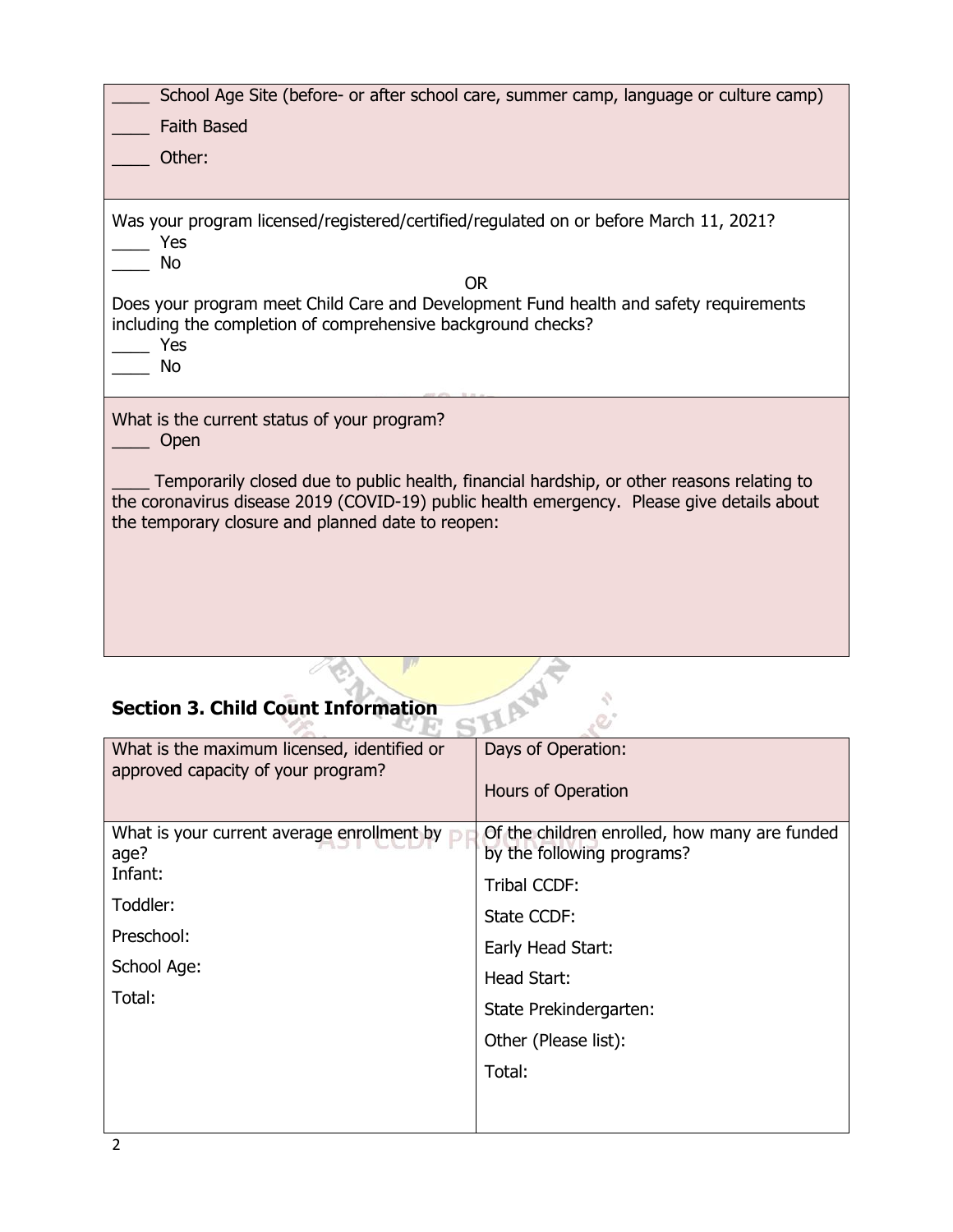| In January 2020, prior to COVID-19, what was your average enrollment by age? |
|------------------------------------------------------------------------------|
| Infant:                                                                      |
| Toddler:                                                                     |
| Preschool:                                                                   |
| School Age:                                                                  |
| Total:                                                                       |
|                                                                              |
| Provider Statement: My estimated current monthly expenses are \$             |

## **Section 4. Current Average Monthly Operating Expenses**

| <b>Allowable Expenses</b>                                                                         |         | <b>Average Monthly Cost</b> |  |
|---------------------------------------------------------------------------------------------------|---------|-----------------------------|--|
| Payroll: (Number of individuals currently on payroll:                                             |         |                             |  |
| Benefits:                                                                                         |         |                             |  |
| <b>Other Personnel Costs:</b>                                                                     |         |                             |  |
| Rent or Mortgage:                                                                                 |         |                             |  |
| Facility Expenses (utilities, insurance, maintenance)                                             |         |                             |  |
| Personal Protective Equipment (PPE), Including Cleaning<br>and Sanitation Supplies and Services:  |         |                             |  |
| Training Expenses for Staff on Health and Safety<br>Practices:                                    |         |                             |  |
| Equipment, Supplies, or Technology needed in Response<br>to COVID-19:                             |         |                             |  |
| <b>Total:</b>                                                                                     |         |                             |  |
| <b>Additional Costs:</b>                                                                          |         |                             |  |
| Good and Services to Maintain or Resume Services:                                                 | Amount: | Describe:                   |  |
| Mental Health Supports for Children or Staff:                                                     | Amount: | Describe:                   |  |
| <b>Total:</b>                                                                                     |         |                             |  |
| This is NOT the amount you will receive. The purpose is to calculate average<br>monthly expenses. |         |                             |  |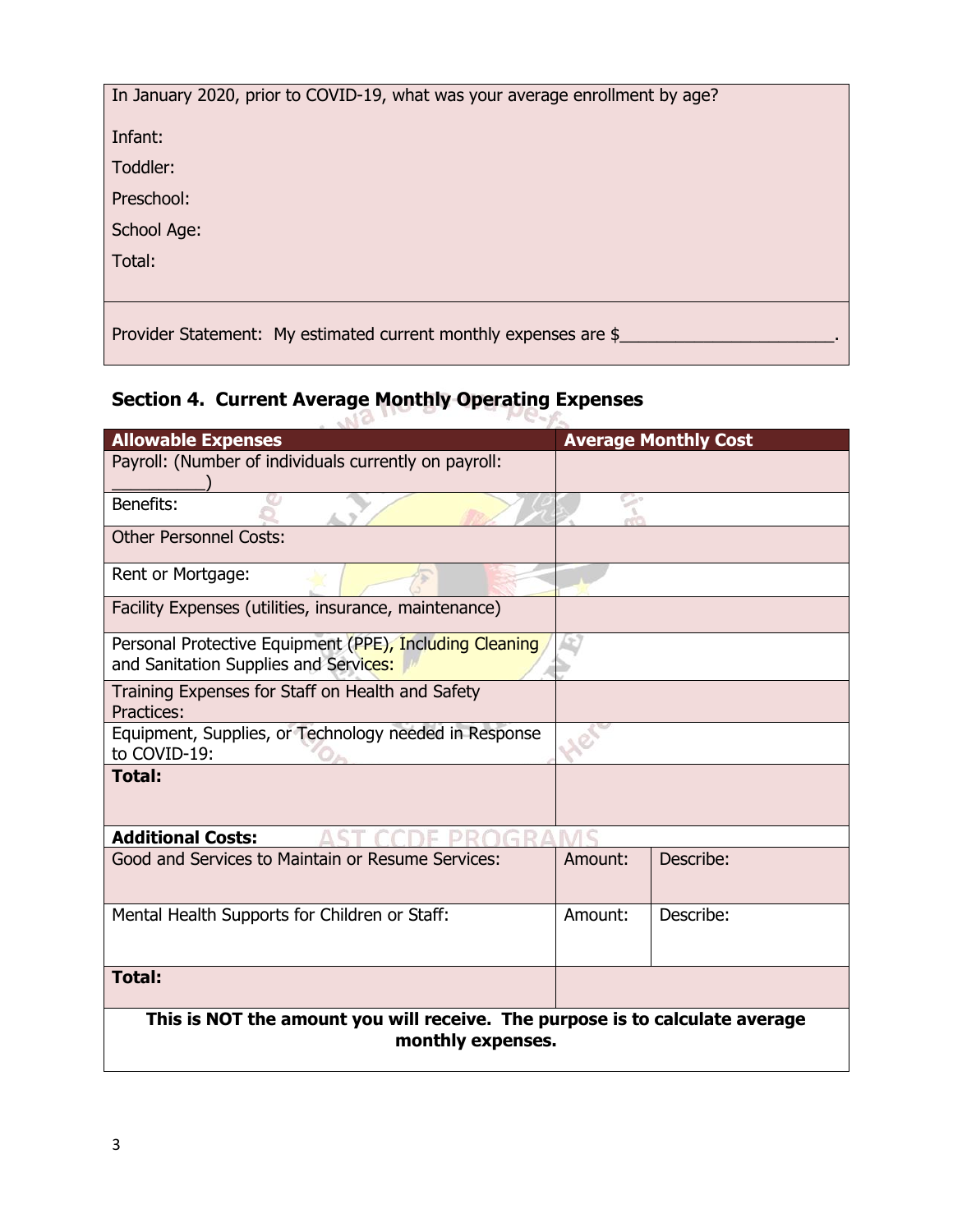### **Section 5. Options for Use of Funds**

Subgrant funds my only be used for the following categories. Because this is an estimate, you can move funds between categories without prior approval. You may choose to use funds for one or more of the following categories; please check the appropriate box(es) and enter the estimated monthly amount or total of reimbursable receipts per category.

| Personnel costs, benefits, premium pay,<br>and recruitment and retention                                                                     | <b>Estimated Monthly Amount or Receipts Total:</b> |
|----------------------------------------------------------------------------------------------------------------------------------------------|----------------------------------------------------|
| Rent or mortgage payments, utilities,<br>facilities maintenance and improvements, or<br>insurance                                            | Estimated Monthly Amount or Receipts Total:        |
|                                                                                                                                              |                                                    |
| PPE, cleaning and sanitation supplies and<br>services, or training and professional<br>development related to health and safety<br>practices | Estimated Monthly Amount or Receipts Total:        |
| Purchase of, or updates to, equipment,<br>supplies, or technology needed to respond to                                                       | Estimated Monthly Amount or Receipts Total:        |
| COVID-19                                                                                                                                     |                                                    |
| Goods and services necessary to maintain<br>or resume child care services. Describe here:                                                    | <b>Estimated Monthly Amount or Receipts Total:</b> |
| Mental health supports for children and<br>employees. Describe here:                                                                         | <b>Estimated Monthly Amount or Receipts Total:</b> |
| Construction or major renovation of<br>facility.*<br>Describe needs in this area.                                                            | <b>Estimated Monthly Amount or Receipts Total:</b> |

\*Indicating construction or major renovation needs does not guarantee funding will be available. In accordance with review and approval processes, any request for construction or renovation project funding must be approved through the Tribal Lead agency by the Office of Child Care before funding can be spent.

Please indicate if you plan to use funds for any expenditure prior to March 11, 2021:

\_\_\_\_\_\_Yes \_\_\_\_\_\_No

Please indicate if this application is for reimbursement of expenses:

 $Yes$  No